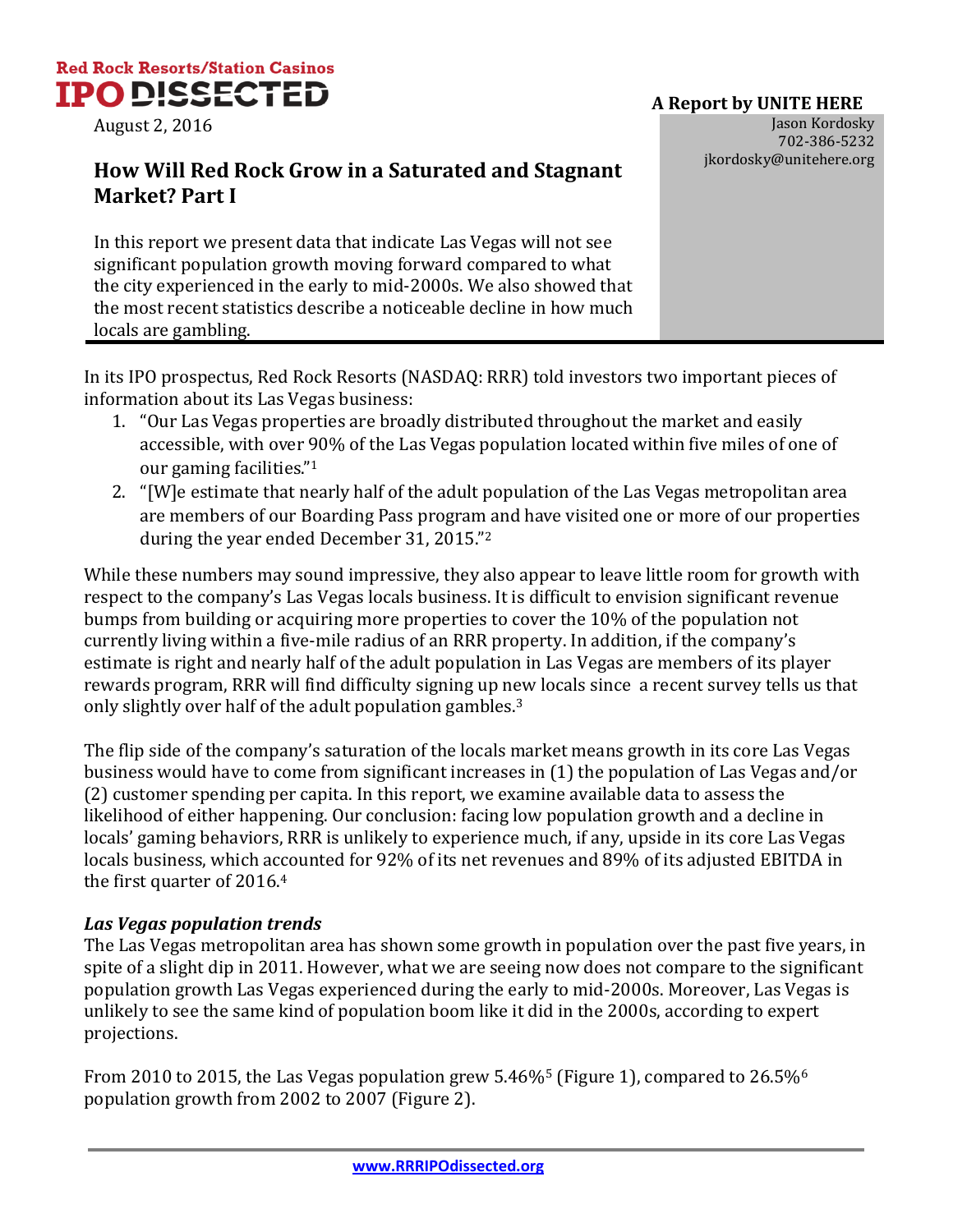

Annual population growth from 2010 to 2015 averaged 1.2% with a peak of 2.7% in 2013. From 2002 to 2007, annual growth averaged more than 4 times higher at 4.9% with a peak of 6.4% in 2004.



This kind of population explosion is not likely to return, according to projections by experts. Population forecasts show low, single-digit growth for the Las Vegas metropolitan area. The Nevada State Demographer's Office predicts 0.9% annual growth rates or lower for 2017 through 2033 and UNLV's Center for Business and Economic Research (CBER) estimates annual growth rates of 1.7% and lower from 2017 through 2050 (Table 1).<sup>7,8</sup>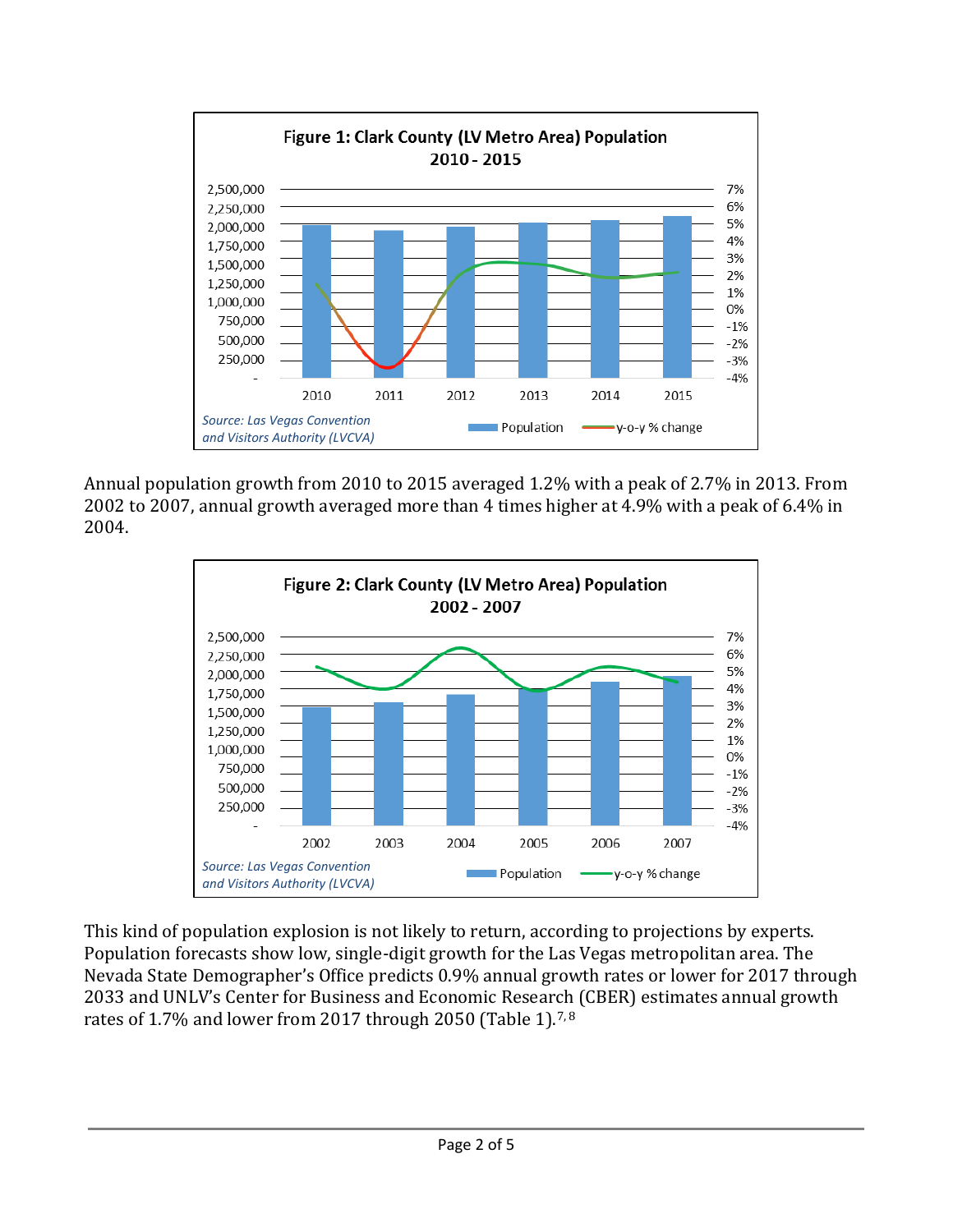| Year | <b>NV Demographer</b>      |          | <b>UNLV CBER</b>           |          |
|------|----------------------------|----------|----------------------------|----------|
|      | <b>Population Forecast</b> | % Change | <b>Population Forecast</b> | % Change |
| 2017 | 2,103,756                  | 0.9%     | 2,225,000                  | 1.6%     |
| 2018 | 2,120,173                  | 0.8%     | 2,262,000                  | 1.7%     |
| 2019 | 2,136,172                  | 0.8%     | 2,299,000                  | 1.6%     |
| 2020 | 2,151,890                  | 0.7%     | 2,335,000                  | 1.6%     |
| 2021 | 2,167,333                  | 0.7%     | 2,371,000                  | 1.5%     |
| 2022 | 2,182,738                  | 0.7%     | 2,407,000                  | 1.5%     |
| 2023 | 2,198,239                  | 0.7%     | 2,441,000                  | 1.4%     |
| 2024 | 2,213,760                  | 0.7%     | 2,475,000                  | 1.4%     |
| 2025 | 2,229,488                  | 0.7%     | 2,507,000                  | 1.3%     |
| 2026 | 2,245,403                  | 0.7%     | 2,538,000                  | 1.2%     |
| 2027 | 2,261,393                  | 0.7%     | 2,568,000                  | 1.2%     |
| 2028 | 2,277,401                  | 0.7%     | 2,598,000                  | 1.2%     |
| 2029 | 2,293,502                  | 0.7%     | 2,626,000                  | 1.1%     |
| 2030 | 2,309,823                  | 0.7%     | 2,654,000                  | 1.1%     |
| 2031 | 2,326,311                  | 0.7%     | 2,679,000                  | 0.9%     |
| 2032 | 2,343,060                  | 0.7%     | 2,704,000                  | 0.9%     |
| 2033 | 2,360,102                  | 0.7%     | 2,729,000                  | 0.9%     |
| 2034 |                            |          | 2,753,000                  | 0.9%     |
| 2035 |                            |          | 2,776,000                  | 0.8%     |
| 2040 |                            |          | 2,887,000                  | 0.8%     |
| 2045 |                            |          | 2,996,000                  | 0.7%     |
| 2050 |                            |          | 3,109,000                  | 0.7%     |

**Table 1: Clark County Population Forecasts**

*Sources: Nevada State Demographer's Office, UNLV Center for Business and Economic Research*

With little population growth ahead, the Las Vegas locals market looks like a mature market that is unlikely to expand significantly. As 90% of the existing population already lives within five miles of one of the RRR properties, growth in the company's core Las Vegas business would need to come from more customer visits and greater customer spending, not population expansion.

### *Local gaming behaviors*

A useful source of information to gauge the health and growth potential of the Las Vegas locals market is the Clark County Residents Study commissioned by the Las Vegas Convention and Visitors Authority (LVCVA). These biennial studies are conducted with a random sample of 1,200 local participants and provide useful insights into locals' gaming behavior and their overall entertainment spending patterns.<sup>9</sup>

A comparison of the 2006 and 2014 Resident Study shows a significant decline in locals' gaming activity, frequency, and budgets (Table 2).<sup>10</sup>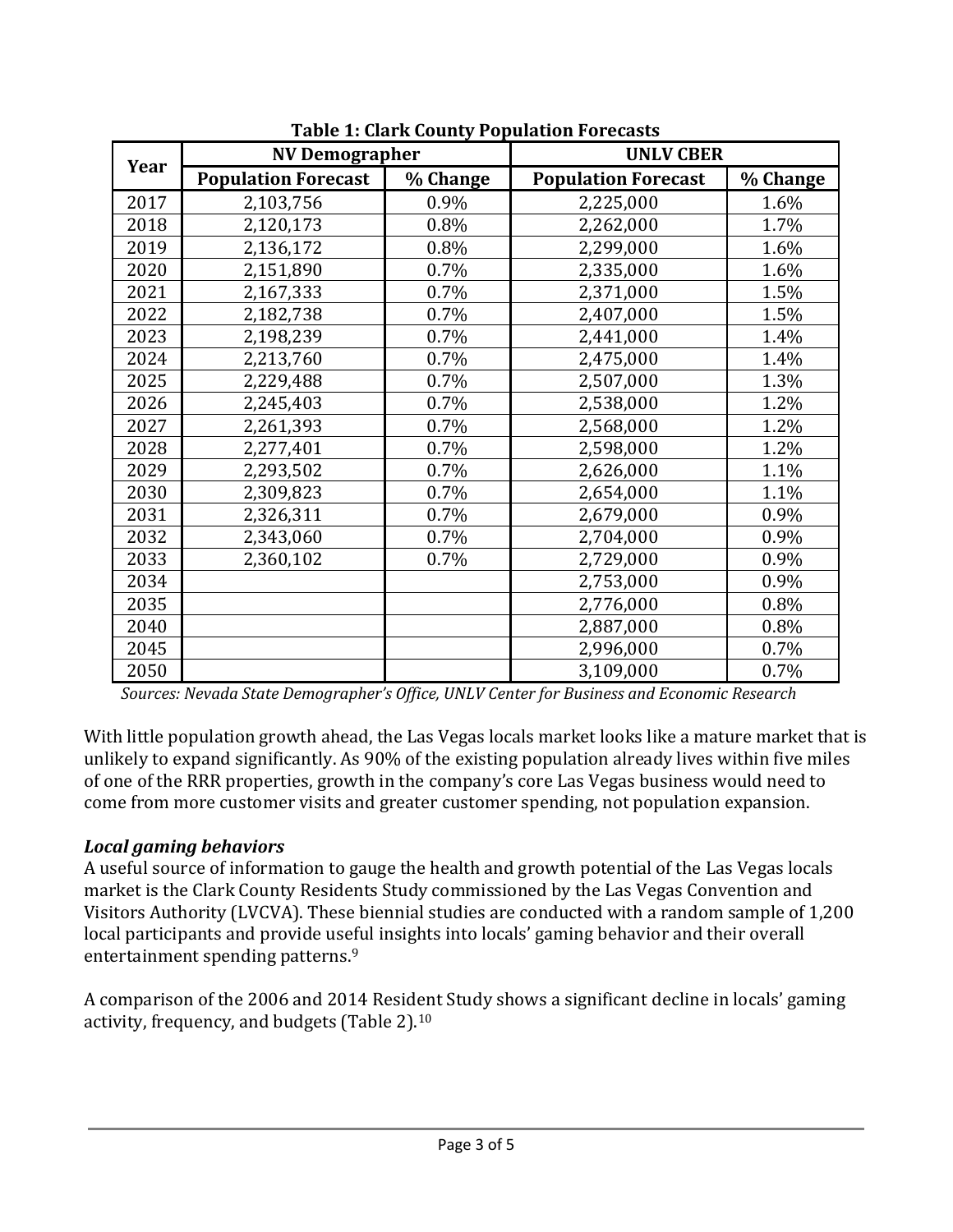|           | <b>GAMING BEHAVIORS</b>                           | 2006                   | 2014                 |                  |
|-----------|---------------------------------------------------|------------------------|----------------------|------------------|
|           | <b>Most frequent leisure activity</b><br>(ranked) | 2nd                    | $\downarrow$ 6th     |                  |
|           | <b>Favorite leisure activity (ranked)</b>         | 1st                    | $\downarrow$ 6th     |                  |
|           | Do not gamble                                     | 33%                    | 146%                 |                  |
| Do gamble |                                                   |                        | 67%                  | $\downarrow$ 54% |
|           |                                                   | Twice a week or more   | 27%                  | $\downarrow$ 11% |
|           |                                                   | Once a week            | 19%                  | $T_{21\%}$       |
|           |                                                   | 1-2 times a month      | 32%                  | <b>T</b> 38%     |
|           |                                                   | Less than once a month | 21%                  | T <sub>38%</sub> |
|           |                                                   | No answer              | 1%                   | 1%               |
|           | <b>Average Gambling Budget (Per Day)</b>          | \$70.31                | $\downarrow$ \$66.56 |                  |
|           |                                                   | \$50 or more           | 47%                  | $\frac{1}{43\%}$ |
|           |                                                   | \$25-\$49.99           | 16%                  | $\downarrow$ 15% |
|           |                                                   | \$15-\$24.99           | 19%                  | $= 19%$          |
|           |                                                   | \$10-\$14.99           | 9%                   | $= 9\%$          |
|           |                                                   | Less than \$10         | 8%                   | 14%              |

**Table 2: Decline in Las Vegas locals' gaming behaviors**

As we noted earlier, almost half (46%) of Las Vegas residents did not gamble in 2014, a percentage that rose significantly from the one-third (33%) who said they did not gamble back in 2006. In addition, how locals rank gambling among both their most frequent and favorite leisure activities, how often people gamble, and how much they budget for gambling are down across the board. These declining gauges of locals' gaming behavior are consistent with what we have observed in the stagnant slot handle for the Las Vegas locals market, which we described in a [previous report.](http://www.rrripodissected.org/selling-growth-while-cashing-out/)

Since locals are gambling less and population growth is slow going forward, it is unclear how Red Rock can grow its core Las Vegas business.

In a follow-up report, we will provide an update on the health of the Las Vegas locals gaming market.